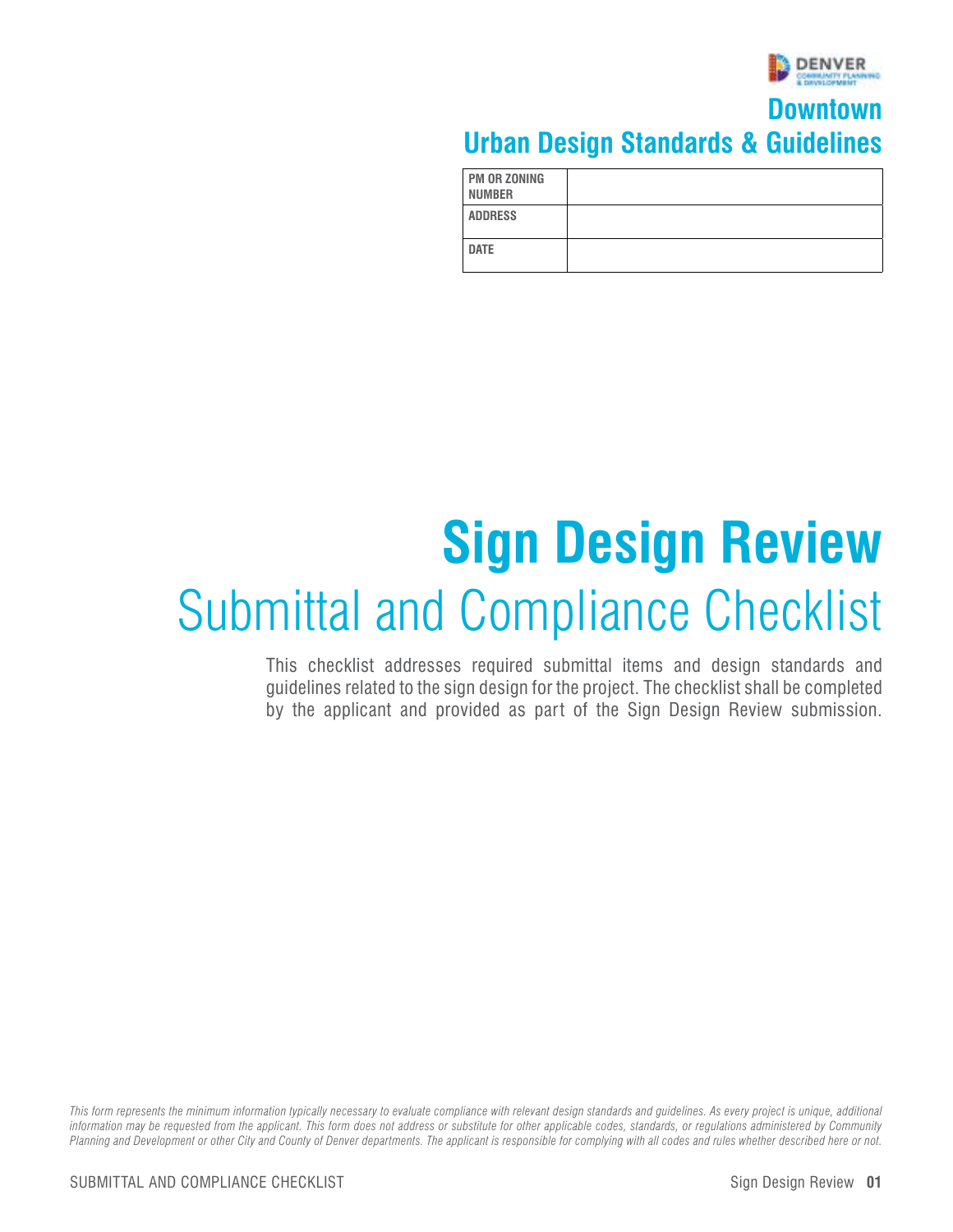

## **Submittal Requirements** Sign Design Review

The submittal requirements checklist applies to new proposed building signs. City Staff will not review an application that is incomplete. Submittal items may be combined where appropriate and required information is still clearly communicated. When necessary, City Staff may request additional information from the applicant to describe compliance with the design standards and guidelines. Refer to the Downtown Urban Design Standards and Guidelines (DSG) for more details related to each item.

*Please check the appropriate box to reflect if the item is included or is not applicable.* 

#### **Sign Design Submittal Y N NA**

- $\square \square$  Downtown DSG checklist addressing compliance with signage topics.
- $\square \square$  Project goal statement defining the overall goals and objectives of the sign package in relation to the project.
- $\square \square$  Project design intent statement defining the design intent of the sign package and describing how the proposed development meets these DSG.
- $\square \square$  Building elevations and sections (scaled and dimensioned) that show the location, size, and type of signs proposed.
- $\square \square$  Plans, sections, and details (scaled and dimensioned) that describe the design and construction of the signs.
- $\square \square$  Images and graphic representations of sign types, sizes, materials, lighting, and other design related elements.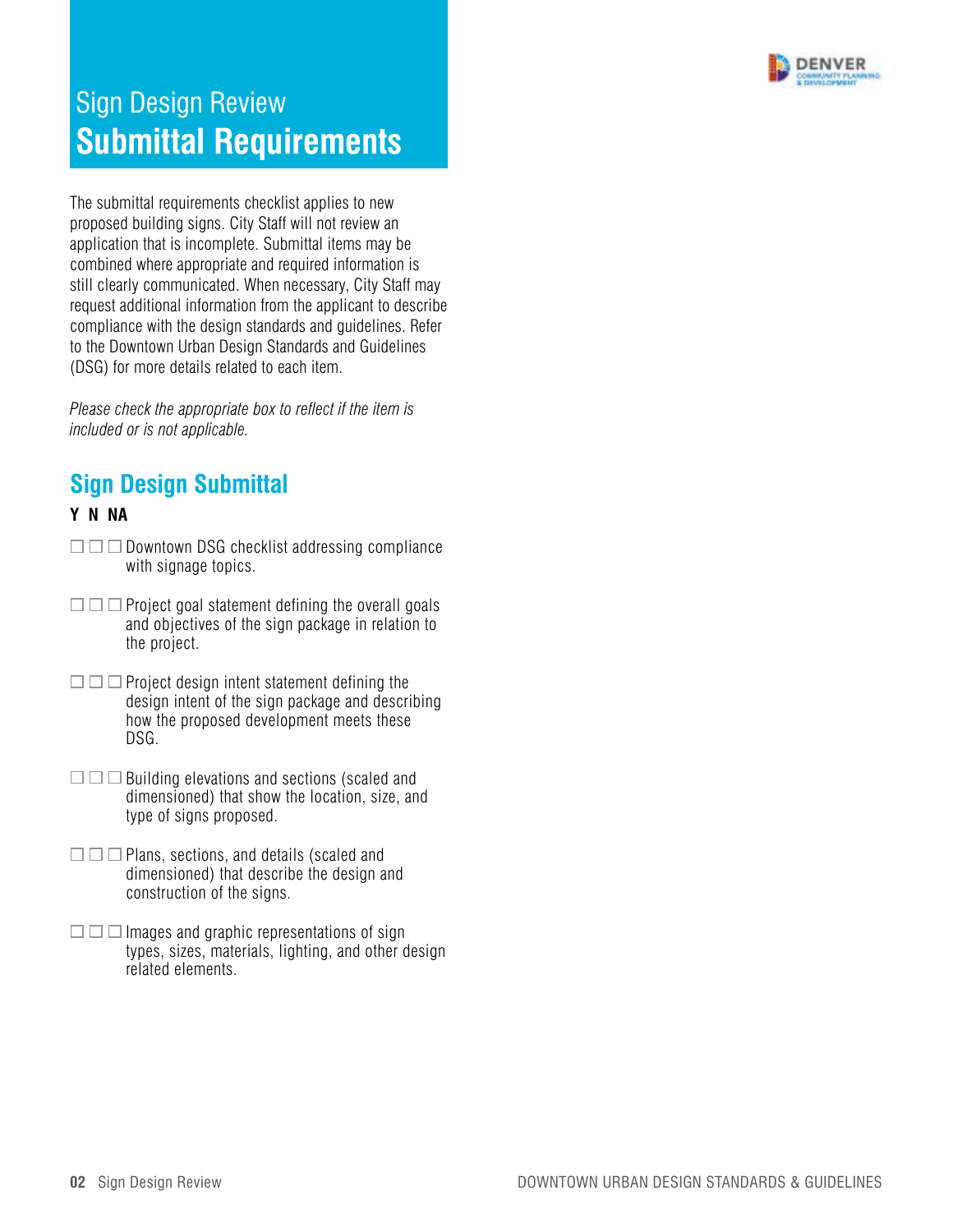

## Sign Design Review **Project Narrative**

| <b>General Information</b>                              |                         |                                 |              |  |
|---------------------------------------------------------|-------------------------|---------------------------------|--------------|--|
| <b>PROJECT NAME</b>                                     |                         |                                 | <b>DATE</b>  |  |
| <b>PROJECT MASTER OR</b><br><b>ZONING PERMIT NUMBER</b> |                         |                                 |              |  |
| <b>PROJECT ADDRESS</b>                                  |                         |                                 |              |  |
| <b>DEVELOPER/OWNER CONTACT</b>                          | NAME/<br><b>COMPANY</b> |                                 |              |  |
|                                                         | <b>EMAIL</b>            |                                 | <b>PHONE</b> |  |
| <b>ARCHITECT CONTACT</b>                                | NAME/<br><b>COMPANY</b> |                                 |              |  |
|                                                         | <b>EMAIL</b>            |                                 | <b>PHONE</b> |  |
|                                                         |                         | (TO BE COMPLETED BY CITY STAFF) |              |  |
| <b>REVIEWED BY</b>                                      |                         |                                 | <b>DATE</b>  |  |
|                                                         | <b>EMAIL</b>            |                                 | <b>PHONE</b> |  |

## **Goal Statement**

### **Design Intent Statement**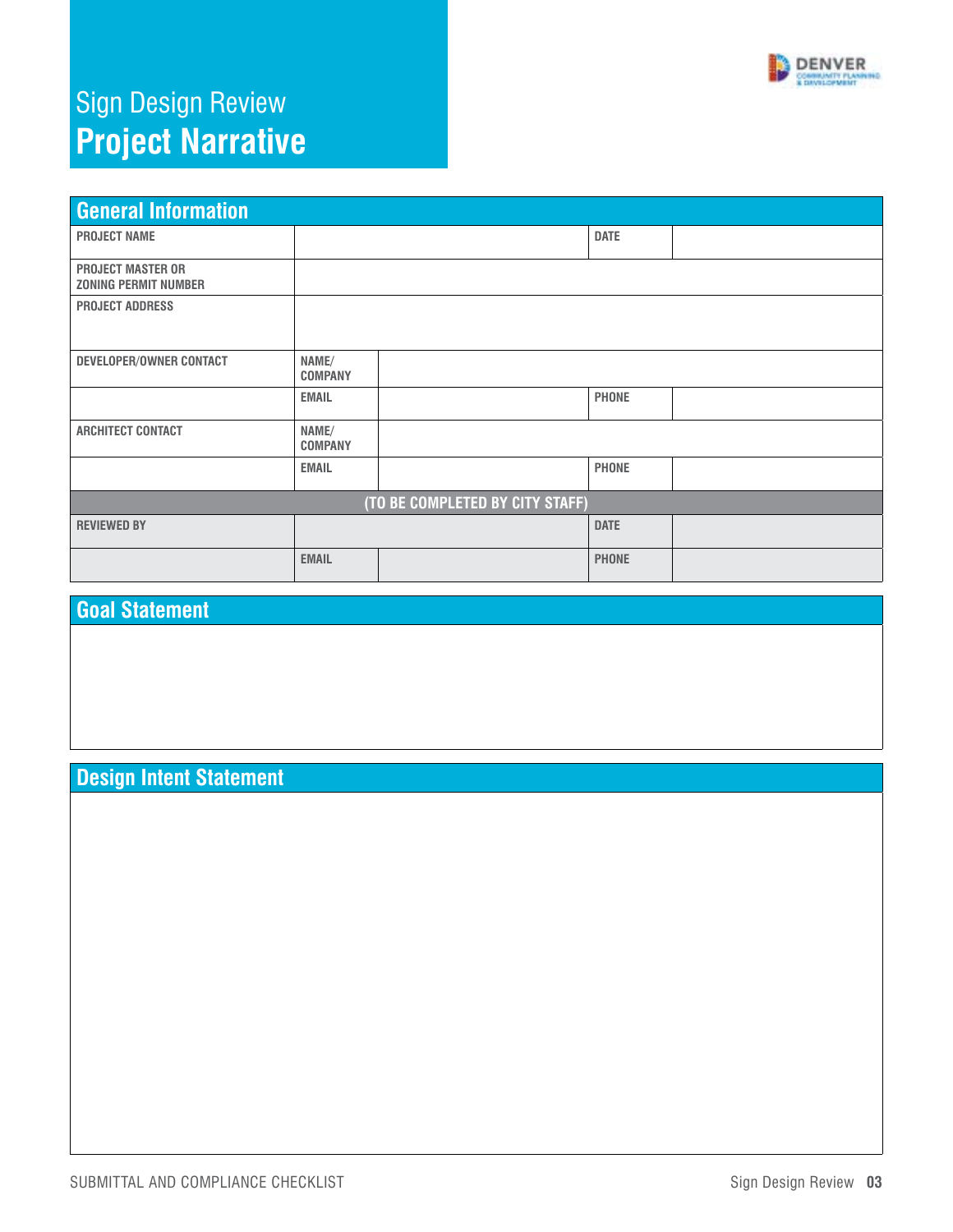

This compliance checklist applies to new proposed building signs. Completion of the checklist is required as part of the sign design review submittal package. When necessary, City Staff may request additional information to describe compliance with the design Intent, Standards, and Guidelines.

*For each topic area, the applicant shall show compliance and consistency with the Intent statements. Standards set prescriptive criteria for achieving the intent statements and use the term "shall" to indicate that compliance is expected. Guidelines provide additional or alternative suggestions to achieve the Intent statements and use the terms "should" or "consider." If one or more Standards within a topic area are not met and alternative compliance is pursued, the applicant must include comments to demonstrate how the proposed design meets the relevant Intent. Please check the appropriate box in the Applicant Status/Comment section and describe how the proposed design meets the Intent, Standards, and Guidelines, or is not applicable.* 

**INTENT** 

## **Chapter 6 – Building Signs**

#### **Building Sign Location**

- **6.A** To encourage signs that promote a vibrant, pedestrian-oriented street frontage
- **6.B** To improve wayfinding by identifying primary entrances
- **6.C** To provide clear identification of building uses and tenants
- **6.D** To ensure signs are located to be subordinate to and integrate with the building design
- **6.E** To minimize impact of signage on adjacent streetscape environment

| $\mathbf{v}$ .<br>TO THIMMILED IMpact or signage on aujacent succiseape christmoment |                                             |                 |  |                                        |                  |                             |  |  |  |
|--------------------------------------------------------------------------------------|---------------------------------------------|-----------------|--|----------------------------------------|------------------|-----------------------------|--|--|--|
|                                                                                      | <b>APPLICANT STATUS/COMMENT</b>             |                 |  |                                        |                  | <b>STAFF STATUS/COMMENT</b> |  |  |  |
| <b>STANDARDS</b><br>$6.01 - 6.05$                                                    | <b>MET</b><br>$\Box$<br><b>NA</b><br>$\Box$ | ${\sf IN}$      |  | <b>MET</b><br>L<br><b>NA</b><br>$\Box$ | IN<br><b>DAB</b> | AI<br>RE                    |  |  |  |
| <b>GUIDELINES</b><br>$6.06 - 6.10$                                                   | <b>MET</b><br>$\Box$<br><b>NA</b><br>┚      | ${\sf IN}$<br>Ö |  | <b>MET</b><br>L<br>NA<br>С             | IN<br><b>DAB</b> | AI<br>г<br>RE<br>Г          |  |  |  |





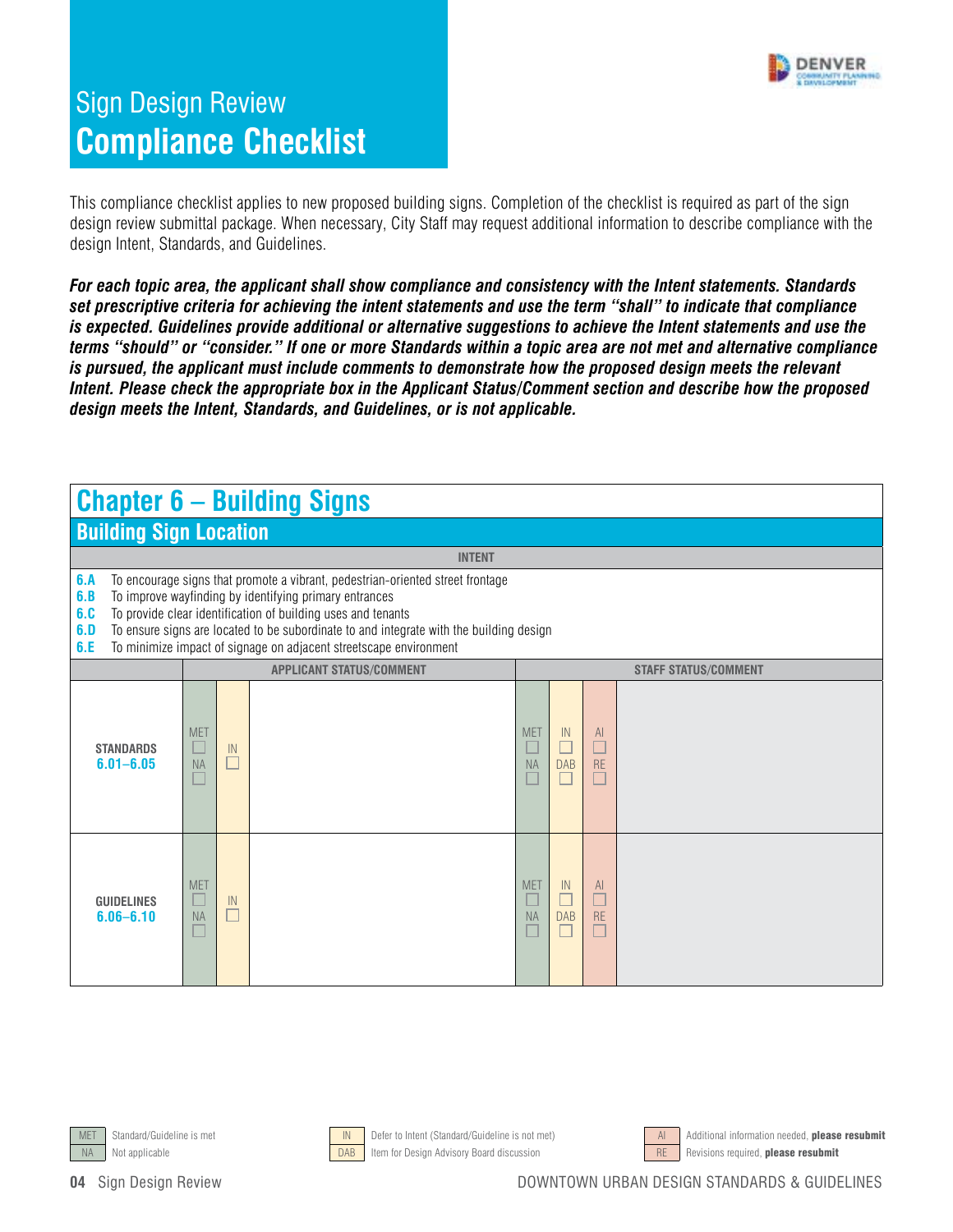

| <b>Building Sign Character &amp; Material</b>                                                                                                                                                                                                                                                                  |                                        |                                      |  |                                        |                                                       |                                     |  |  |  |  |
|----------------------------------------------------------------------------------------------------------------------------------------------------------------------------------------------------------------------------------------------------------------------------------------------------------------|----------------------------------------|--------------------------------------|--|----------------------------------------|-------------------------------------------------------|-------------------------------------|--|--|--|--|
| <b>INTENT</b>                                                                                                                                                                                                                                                                                                  |                                        |                                      |  |                                        |                                                       |                                     |  |  |  |  |
| 6.F<br>To promote well-designed and durable signage that retains a quality appearance over time<br>To promote creative and iconographic sign design at prominent locations<br>6.G<br>To encourage signage design that is well integrated and complimentary to the overall building design and aesthetic<br>6.H |                                        |                                      |  |                                        |                                                       |                                     |  |  |  |  |
| <b>APPLICANT STATUS/COMMENT</b><br><b>STAFF STATUS/COMMENT</b>                                                                                                                                                                                                                                                 |                                        |                                      |  |                                        |                                                       |                                     |  |  |  |  |
| <b>STANDARDS</b><br>$6.11 - 6.16$                                                                                                                                                                                                                                                                              | <b>MET</b><br>$\Box$<br><b>NA</b><br>H | IN<br>$\Box$                         |  | <b>MET</b><br>$\Box$<br><b>NA</b><br>г | $\mathsf{IN}$<br>П<br><b>DAB</b><br>$\Box$            | AI<br>$\Box$<br>RE<br>$\Box$        |  |  |  |  |
| <b>GUIDELINES</b><br>$6.17 - 6.19$                                                                                                                                                                                                                                                                             | <b>MET</b><br>$\Box$<br>NA<br>ш        | $\ensuremath{\mathsf{IN}}$<br>$\Box$ |  | <b>MET</b><br>$\Box$<br><b>NA</b><br>L | $\mathsf{IN}$<br>$\Box$<br><b>DAB</b><br>$\mathsf{L}$ | AI<br>$\Box$<br><b>RE</b><br>$\Box$ |  |  |  |  |
| <b>Building Sign Lighting</b>                                                                                                                                                                                                                                                                                  |                                        |                                      |  |                                        |                                                       |                                     |  |  |  |  |
| <b>INTENT</b>                                                                                                                                                                                                                                                                                                  |                                        |                                      |  |                                        |                                                       |                                     |  |  |  |  |
| To ensure that sign lighting is coordinated with building facade design and lighting<br>6.1<br>6. J<br>To ensure that sign lighting does not adversely affect the Public Realm or adjacent properties.                                                                                                         |                                        |                                      |  |                                        |                                                       |                                     |  |  |  |  |
|                                                                                                                                                                                                                                                                                                                | <b>APPLICANT STATUS/COMMENT</b>        |                                      |  |                                        |                                                       | <b>STAFF STATUS/COMMENT</b>         |  |  |  |  |
| <b>STANDARDS</b><br>$6.20 - 6.23$                                                                                                                                                                                                                                                                              | <b>MET</b><br>ш<br>NA<br>$\Box$        | $\ensuremath{\mathsf{IN}}$<br>$\Box$ |  | <b>MET</b><br>L<br><b>NA</b><br>L      | $\mathsf{IN}$<br>$\mathbf{L}$<br><b>DAB</b><br>□      | AI<br>□<br>RE<br>□                  |  |  |  |  |
| <b>GUIDELINES</b><br>$6.24 - 6.25$                                                                                                                                                                                                                                                                             | <b>MET</b><br><b>NA</b>                | IN<br>ш                              |  | <b>MET</b><br><b>NA</b>                | IN<br><b>DAB</b><br>П                                 | AI.<br><b>RE</b><br>П               |  |  |  |  |







MET Standard/Guideline is met **IN Defer to Intent (Standard/Guideline** is not met) Additional information needed, **please resubmit**<br> **Example 2016** Manufacture of Allen Manufacture is not method information information nee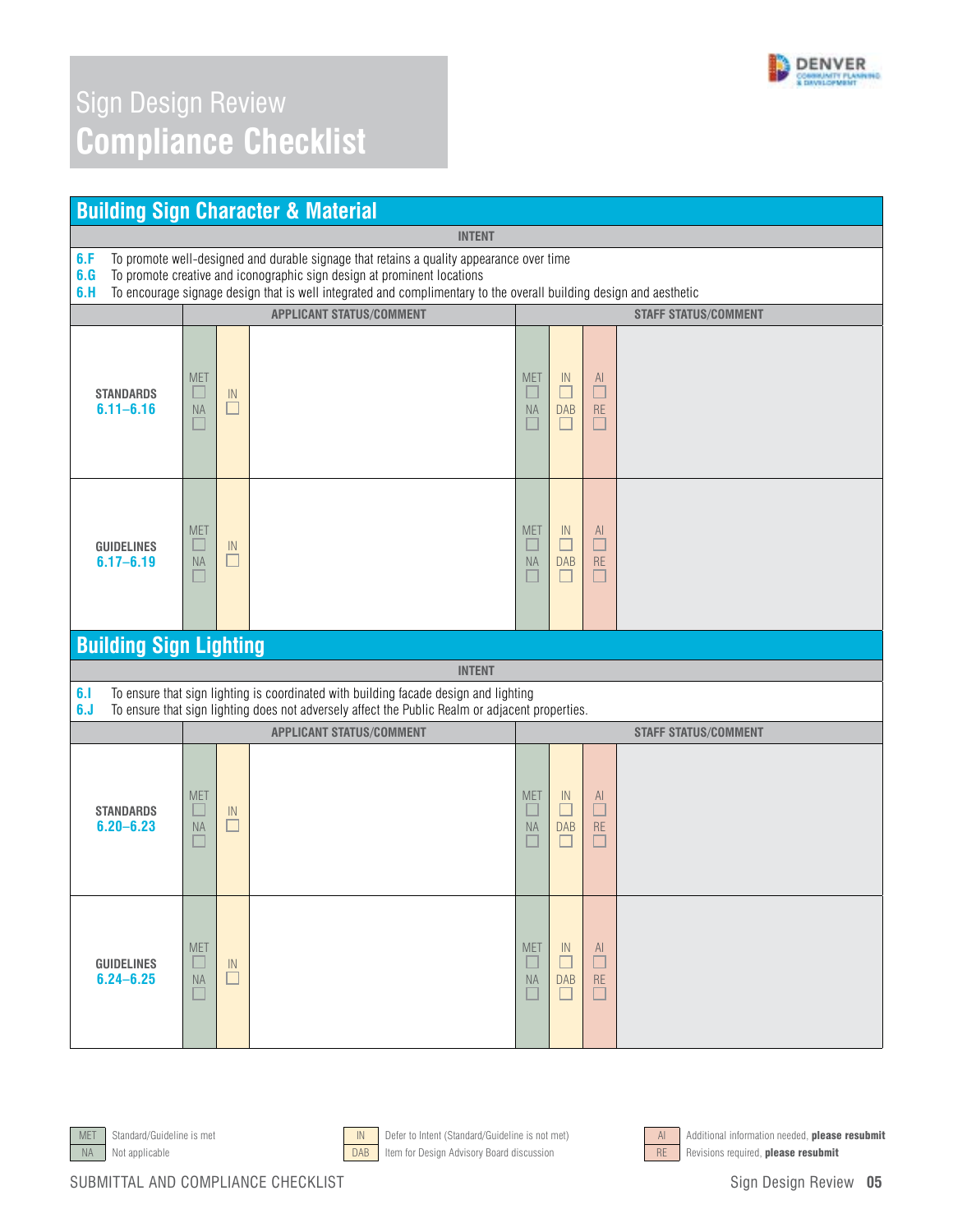

| <b>Individual Sign Types - Projecting Signs</b>                                                                                                                                                                                                               |                         |                                        |                                                                                                                                |                                   |                            |                                      |                             |  |
|---------------------------------------------------------------------------------------------------------------------------------------------------------------------------------------------------------------------------------------------------------------|-------------------------|----------------------------------------|--------------------------------------------------------------------------------------------------------------------------------|-----------------------------------|----------------------------|--------------------------------------|-----------------------------|--|
| <b>INTENT</b>                                                                                                                                                                                                                                                 |                         |                                        |                                                                                                                                |                                   |                            |                                      |                             |  |
| To promote projecting signs that contribute to the overall arrangement and variety of signage on the building facade<br>6.K<br>To promote projecting sign designs that enliven the pedestrian environment with creative, expressive, and iconic shapes<br>6.L |                         |                                        |                                                                                                                                |                                   |                            |                                      |                             |  |
|                                                                                                                                                                                                                                                               |                         |                                        | <b>APPLICANT STATUS/COMMENT</b>                                                                                                |                                   |                            |                                      | <b>STAFF STATUS/COMMENT</b> |  |
| <b>STANDARDS</b><br>$6,26 - 6,27$                                                                                                                                                                                                                             | <b>MET</b><br><b>NA</b> | IN<br>Ш                                |                                                                                                                                | <b>MET</b><br>$\Box$<br><b>NA</b> | IN<br>$\Box$<br><b>DAB</b> | <sup>Al</sup><br>$\Box$<br><b>RE</b> |                             |  |
|                                                                                                                                                                                                                                                               |                         |                                        | <b>Individual Sign Types - Non-Projecting Signs</b>                                                                            |                                   |                            |                                      |                             |  |
| 6.M                                                                                                                                                                                                                                                           |                         |                                        | <b>INTENT</b><br>To promote appropriate use of a variety of sign types                                                         |                                   |                            |                                      |                             |  |
| 6.N                                                                                                                                                                                                                                                           |                         |                                        | To limit the visual impact of multiple signs on a building facade                                                              |                                   |                            |                                      |                             |  |
| 6.0                                                                                                                                                                                                                                                           |                         |                                        | To maintain the appearance of an active Street Level with a high percentage of transparency<br><b>APPLICANT STATUS/COMMENT</b> |                                   |                            |                                      | <b>STAFF STATUS/COMMENT</b> |  |
| <b>STANDARDS</b><br><b>ARCADE SIGNS</b><br>6.28                                                                                                                                                                                                               | <b>MET</b><br><b>NA</b> | IN<br>ш                                |                                                                                                                                | <b>MET</b><br><b>NA</b><br>П      | IN<br>г<br><b>DAB</b><br>П | AI<br>□<br><b>RE</b><br>▉            |                             |  |
| <b>STANDARDS</b><br><b>GROUND SIGNS</b><br>6.29                                                                                                                                                                                                               | <b>MET</b><br>NA        | IN<br>П                                |                                                                                                                                | <b>MET</b><br>$\Box$<br><b>NA</b> | IN<br><b>DAB</b>           | AI<br><b>RE</b>                      |                             |  |
| <b>STANDARDS</b><br><b>WALL SIGNS</b><br>$6.30 - 6.31$                                                                                                                                                                                                        | <b>MET</b><br><b>NA</b> | $\ensuremath{\mathsf{IN}}\xspace$<br>ш |                                                                                                                                | <b>MET</b><br>ш<br><b>NA</b>      | IN<br><b>DAB</b>           | AI<br><b>RE</b>                      |                             |  |
| <b>STANDARDS</b><br><b>WINDOW SIGNS</b><br>$6.32 - 6.34$                                                                                                                                                                                                      | <b>MET</b><br>$\sf NA$  | IN<br>$\Box$                           |                                                                                                                                | <b>MET</b><br><b>NA</b>           | IN<br>DAB                  | AI.<br>$\Box$<br>RE                  |                             |  |
| <b>GUIDELINES</b><br><b>ARCADE SIGNS</b><br>6.35                                                                                                                                                                                                              | <b>MET</b><br><b>NA</b> | IN                                     |                                                                                                                                | <b>MET</b><br>$\Box$<br><b>NA</b> | IN.<br>Е<br><b>DAB</b>     | AI<br>п<br><b>RE</b>                 |                             |  |
| <b>GUIDELINES</b><br><b>GROUND SIGNS</b><br>6.36                                                                                                                                                                                                              | <b>MET</b><br><b>NA</b> | -IN                                    |                                                                                                                                | <b>MET</b><br>$\Box$<br><b>NA</b> | -IN<br><b>DAB</b>          | $\mathsf{Al}$<br><b>RE</b>           |                             |  |





NA Not applicable **Example 2018** Item for Design Advisory Board discussion RE Revisions required, **please resubmit**